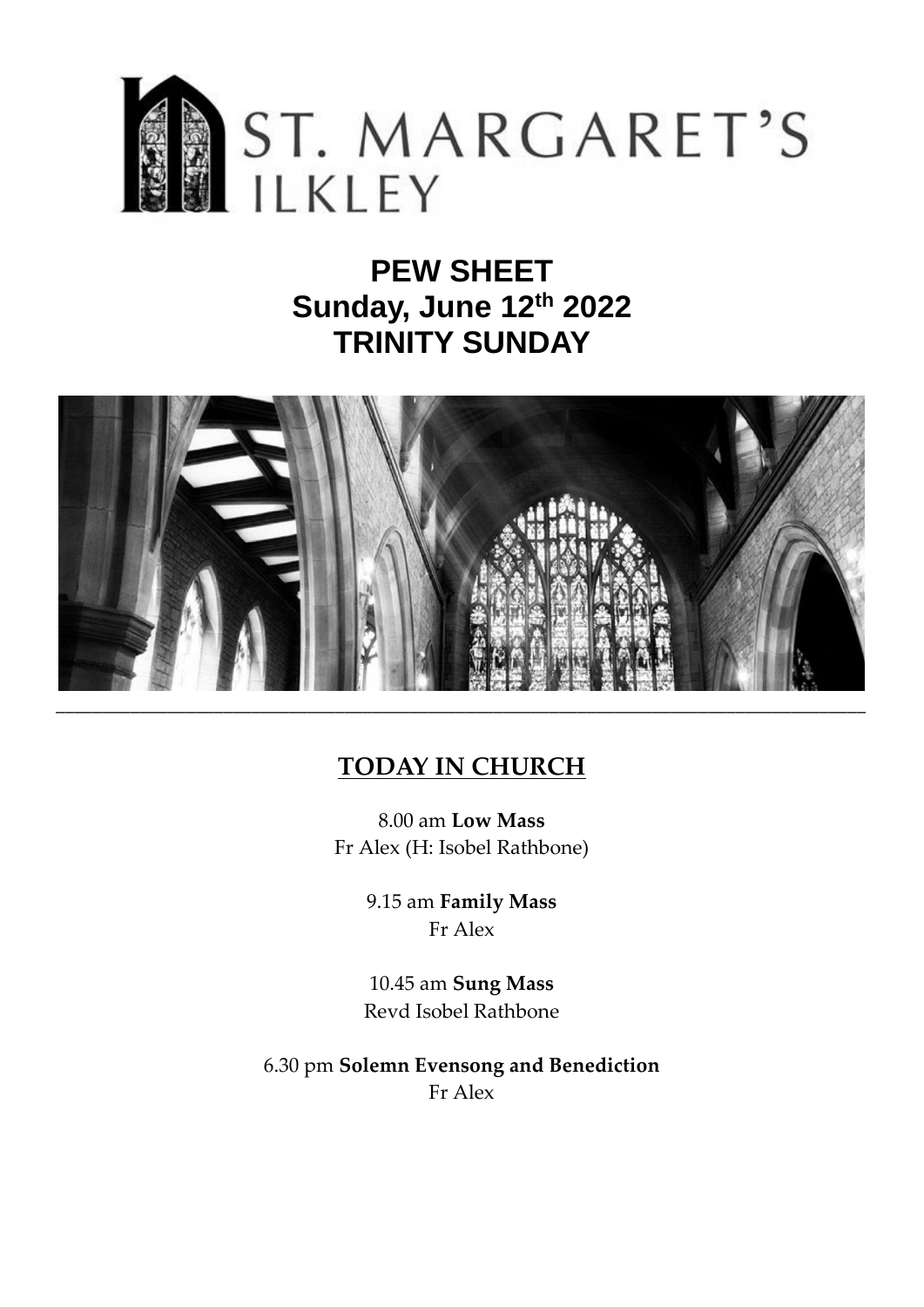## **10.45 AM SUNG MASS**

*Mass Setting Rathbone: Marlborough Mass*

#### *Opening Hymn 146*

*Collect* Almighty and everlasting God, you have given us your servants grace, by the confession of a true faith, to acknowledge the glory of the eternal Trinity and in the power of the divine majesty to worship the Unity: keep us steadfast in this faith, that we may evermore be defended from all adversities; through Jesus Christ your Son our Lord, who is alive and reigns with you, in the unity of the Holy Spirit, one God, now and for ever. **Amen.**

#### *First Reading Romans 5. 1-5*

Since we are justified by faith, we have peace with God through our Lord Jesus Christ, through whom we have obtained access to this grace in which we stand; and we boast in our hope of sharing the glory of God. And not only that, but we also boast in our sufferings, knowing that suffering produces endurance, and endurance produces character, and character produces hope, and hope does not disappoint us, because God's love has been poured into our hearts through the Holy Spirit that has been given to us.



**PSALM 8** *Domine, Dominus noster*

1 O | Lord our | governor, how glorious is your  $|$  name in  $|$  all the  $|$  world!

- 2 Your majesty above the  $\vert$  heavens  $\cdot$  is  $\vert$  praised out of the mouths of  $|$  babes  $|$  at the  $|$  breast.
- 3 You have founded a stronghold a-|gainst your | foes, that you might still the  $\vert$  ene-my  $\vert$  and the  $\cdot$  a- $\vert$  venger.
- 4 When I consider your heavens, the  $\vert$  work of  $\cdot$  your  $\vert$  fingers, the moon and the  $\vert$  stars that  $\vert$  you have  $\cdot$  or- $\vert$  dained,
- 5 What is man, that you should be  $|$  mindful  $\cdot$  of  $|$  him; the son of man, that  $\vert$  you should  $\vert$  seek him  $\vert$  out?
- 6 You have made him little  $\vert$  lower  $\cdot$  than the  $\vert$  angels and  $\vert$  crown him  $\cdot$  with  $\vert$  glory  $\cdot$  and  $\vert$  honour.
- 7 You have given him dominion over the  $\vert$  works of  $\cdot$  your  $\vert$  hands and put  $|$  all things  $|$  under  $\cdot$  his  $|$  feet,
- 8 All | sheep and | oxen, even the | wild beasts | of the | field,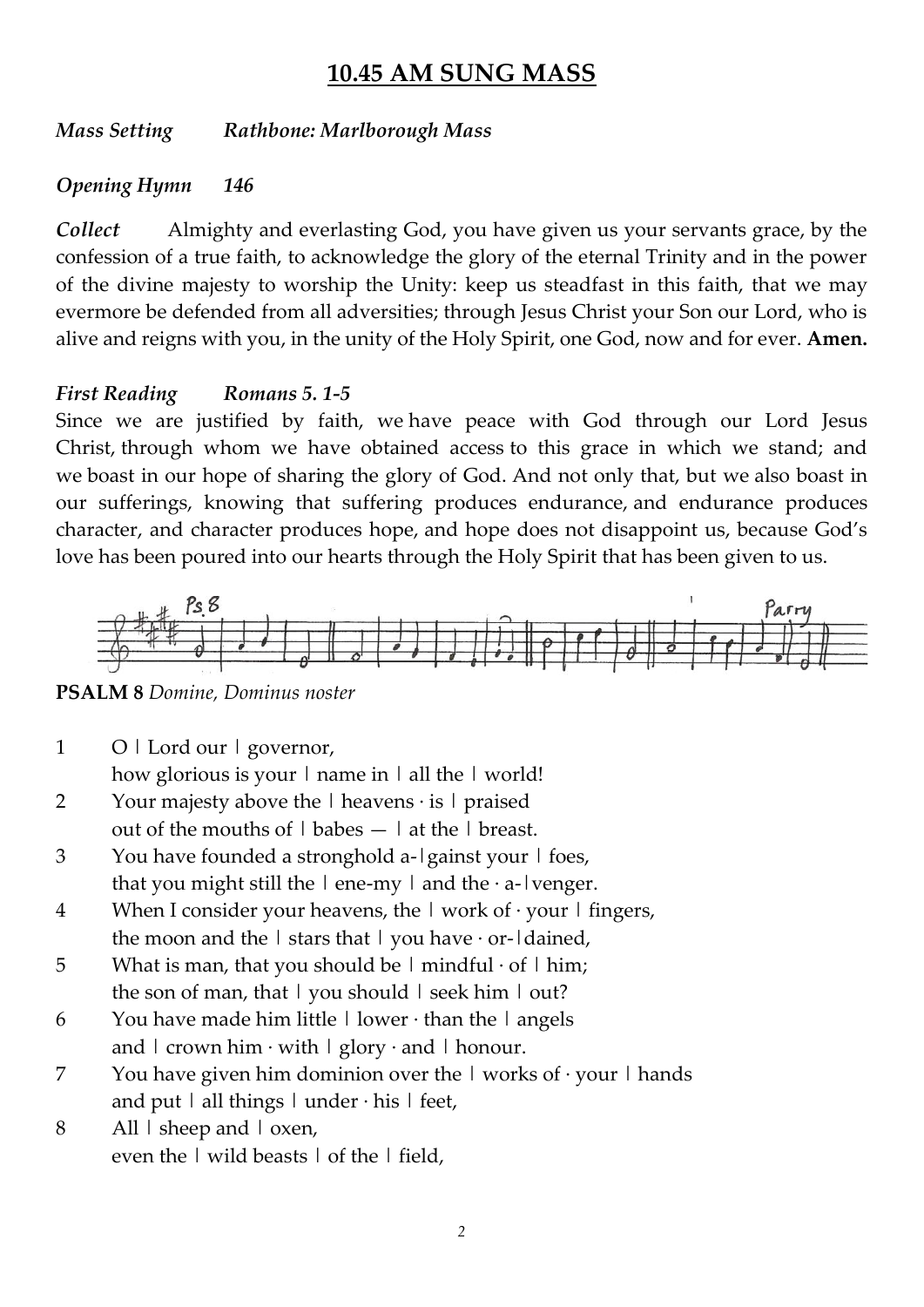- 9 The birds of the air, the  $|\text{ fish of }\cdot\text{ the }|$  sea and whatsoever  $\vert$  moves in  $\cdot$  the  $\vert$  paths of  $\cdot$  the  $\vert$  sea.
- 10 O | Lord our | governor, how glorious is your  $\vert$  name in  $\vert$  all the  $\vert$  world!

#### *Gospel Acclamation*

Glory to the Father, and to the Son, and to the Holy Spirit, one God, who was, and who is, and who is to come, the Almighty.

#### *Gospel Reading John 16. 12-15*

Jesus said to his disciples: 'I still have many things to say to you, but you cannot bear them now. When the Spirit of truth comes, he will guide you into all the truth; for he will not speak on his own, but will speak whatever he hears, and he will declare to you the things that are to come. He will glorify me, because he will take what is mine and declare it to you. All that the Father has is mine. For this reason I said that he will take what is mine and declare it to you.'

*Homily Revd Isobel Rathbone*



*Offertory Hymn Holy God, we praise thy name*



Holy God, we praise thy name, Lord of all, we bow before thee! All on earth thy sceptre claim, All in heaven above adore thee; Infinite thy vast domain, Everlasting is thy reign! *(Repeat the last two lines of each verse)*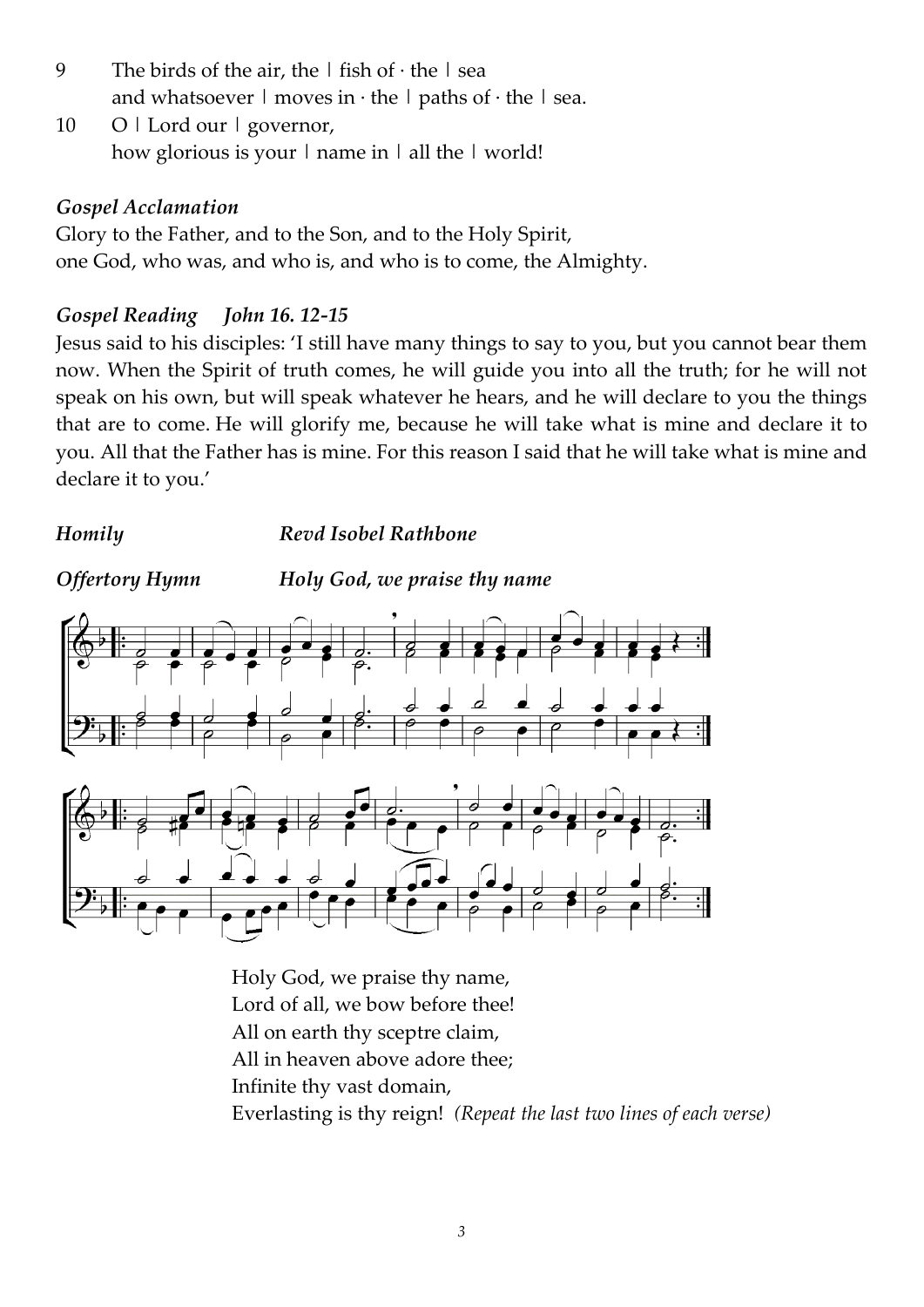Hark! the loud celestial hymn Angel choirs above are raising; Cherubim and seraphim, In unceasing chorus praising, Fill the heavens with sweet accord: "Holy, holy, holy Lord!"

Lo! the Apostolic train Join, thy sacred name to hallow; Prophets swell the loud refrain, And the white-robed martyrs follow; And, from morn til set of sun, Through the Church the song goes on!

Holy Father, holy Son, Holy Spirit, Three we name thee, While in essence only One, Undivided God we claim thee; So we humbly bend the knee And adore the mystery!

*Communion Anthem Rathbone: Hymn to the Trinity op 108 no 1 .*

*Communion Hymn 358 (ii)*

**Post Communion Prayer** Almighty and eternal God, you have revealed yourself as Father, Son and Holy Spirit, and live and reign in the perfect unity of love: hold us firm in this faith, that we may know you in all your ways and evermore rejoice in your eternal glory, who are three Persons yet one God, now and forever.**Amen.**

| Recessional hymn | 373 (Coe Fen)                                           |
|------------------|---------------------------------------------------------|
| Organ Postlude   | Bach: Fugue in E flat (St Ann – known as Trinity fugue) |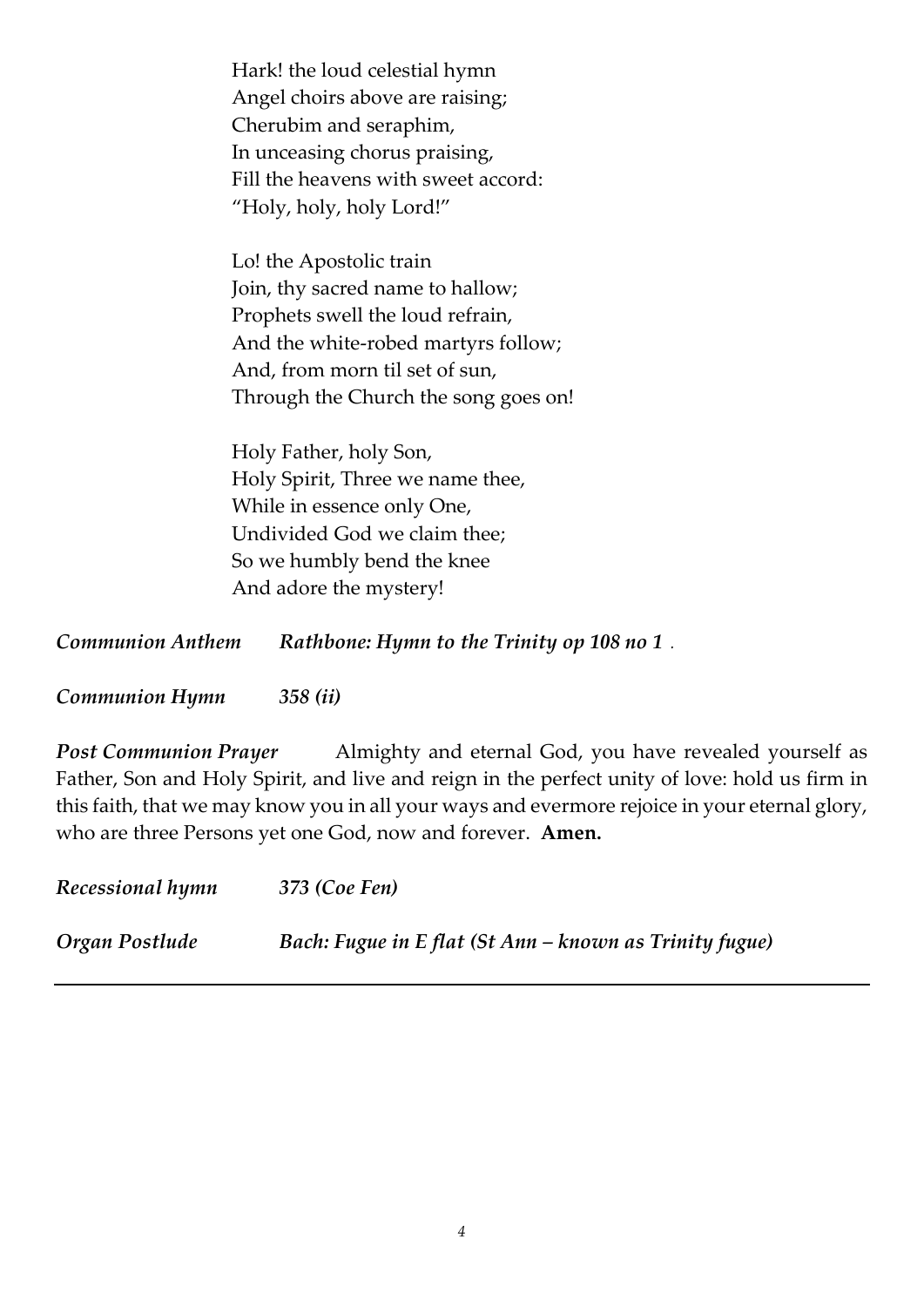#### **In our Prayers**

| Departed    | Suzy Mitchell, Christine Saadi                               |
|-------------|--------------------------------------------------------------|
| Years' Mind |                                                              |
| Sunday      | Sybil Blankley                                               |
| Tuesday     | James Barron, Peter Jennings, Dorothy Levesley, Laura Walton |
| Wednesday   | Marjorie Boulton Smith                                       |
| Thursday    | Martin Kaye (Pr)                                             |
| Friday      | <b>Irene Syratt</b>                                          |

**Please pray for the sick:** Trevor Allen, Anna-Karin, Brian and Julie Holmes, Fr Garth Kellett, Anna Lickley, Charlotte Lockhart, David Scottow, Gillian Spink, Molly Sunderland, Gerry Whittington, Ian Wilson.

### **6.30PM SOLEMN EVENSONG AND BENEDICTION**

*\_\_\_\_\_\_\_\_\_\_\_\_\_\_\_\_\_\_\_\_\_\_\_\_\_\_\_\_\_\_\_\_\_\_\_\_\_\_\_\_\_\_\_\_\_\_\_\_\_\_\_\_\_\_\_\_\_\_\_\_\_\_\_\_\_\_\_\_\_\_\_\_\_\_\_\_\_\_\_*

| <b>Hymns</b>    | 144 (t. 210)                                                 | O Salutaris Hostia Anthony Gray |        |
|-----------------|--------------------------------------------------------------|---------------------------------|--------|
| Psalm           | 73. 1-3; 16-end                                              | Tantum ergo                     | t. 195 |
| <b>Setting</b>  | Sumsion in A                                                 |                                 |        |
| Anthem          | Rathbone: The house of God op 76                             |                                 |        |
| <b>Readings</b> | Exodus 3. 1-15                                               | John 3.1-17                     |        |
|                 | <b>Organ Postlude</b> Stanford: Postlude on Gibbons' Song 22 |                                 |        |

## **FORTNIGHTLY CHURCH DIARY**

*\_\_\_\_\_\_\_\_\_\_\_\_\_\_\_\_\_\_\_\_\_\_\_\_\_\_\_\_\_\_\_\_\_\_\_\_\_\_\_\_\_\_\_\_\_\_\_\_\_\_\_\_\_\_\_\_\_\_\_\_\_\_\_\_\_\_\_\_\_\_\_\_\_\_\_\_\_\_\_*

**Morning Prayer at 7.45 am and Evening Prayer at 5.15 pm daily (Tuesday to Friday)**

| Tues 14                   | $6.15$ pm                                                              | <b>Contemplative Mass</b>                                 | Fr Alex                          |
|---------------------------|------------------------------------------------------------------------|-----------------------------------------------------------|----------------------------------|
| Thur 16<br>Corpus Christi | $11.00 \text{ am}$<br>$12.30 \text{ pm}$                               | Low Mass<br>Lunch Club                                    | Fr Alex                          |
|                           | $7.30 \text{ pm}$                                                      | <b>Sung Mass</b>                                          | Fr Alex (H: Fr Kenneth Crawford) |
| Fri 17                    | $9.30 \text{ am}$<br>$6.15 \text{ pm}$<br>$7.00 \text{ pm}$<br>7.45 pm | Playtime<br>Cant and Dec<br><b>SMS</b><br>Choir rehearsal |                                  |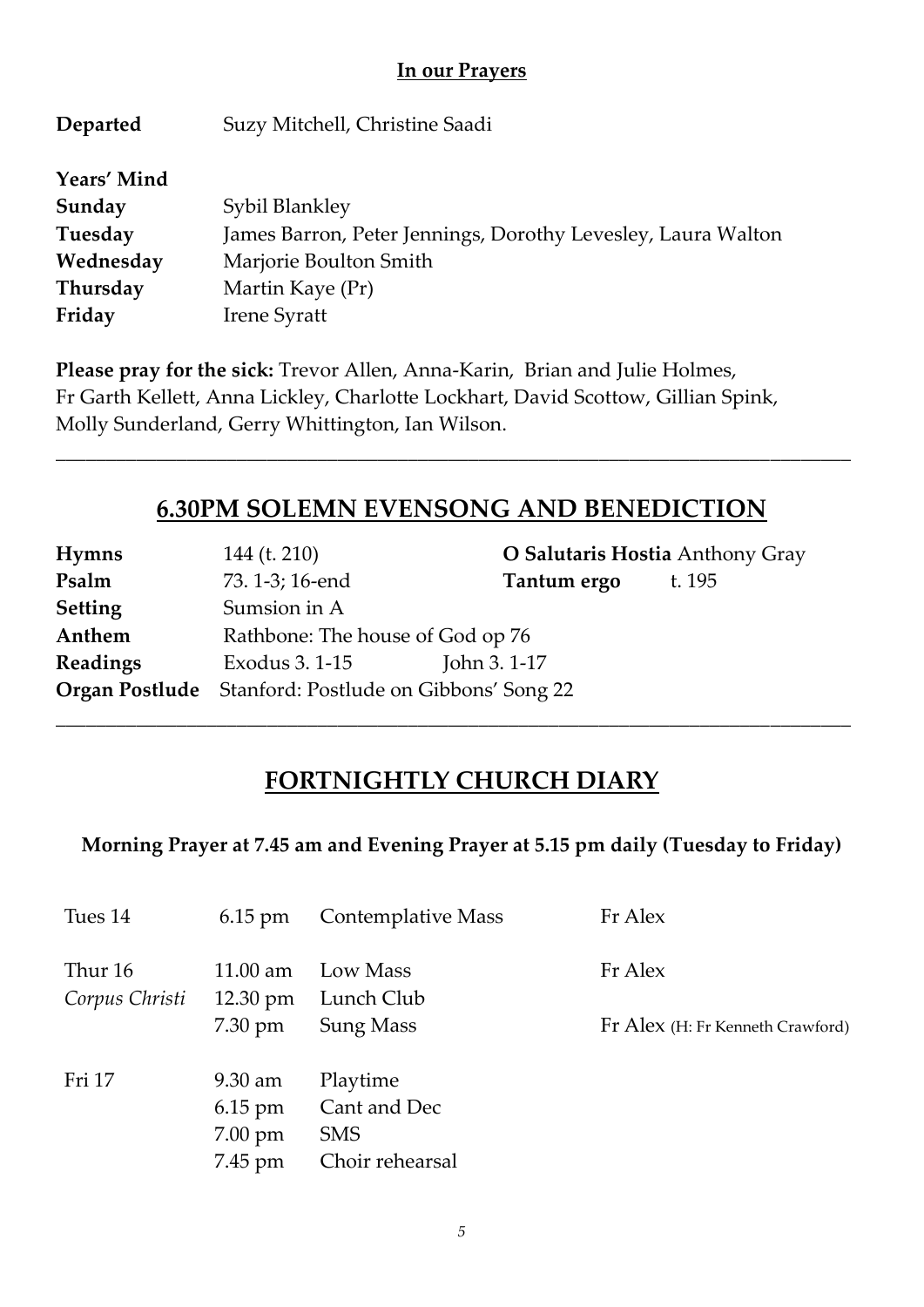| <b>Sun 19</b> | 8.00 am<br>$9.15 \text{ am}$<br>$10.45$ am<br>6.30 pm | <b>Low Mass</b><br><b>Family Service</b><br><b>Sung Mass</b><br><b>Choral Evensong</b>       | Fr Alex (H: Catherine Gibson)<br>Fr Alex<br>Fr Alex (H: Catherine Gibson)<br>Revd Isobel Rathbone |
|---------------|-------------------------------------------------------|----------------------------------------------------------------------------------------------|---------------------------------------------------------------------------------------------------|
| Tues 21       | $6.15 \text{ pm}$                                     | Contemplative Mass                                                                           | Fr Alex                                                                                           |
| Thur 23       | $11.00$ am<br>7.30 pm                                 | Low Mass with social time<br><b>PCC</b> Meeting                                              | Fr Alex                                                                                           |
| Fri 24        | 9.30 am<br>2.00 pm<br>$6.15$ pm<br>7.00 pm<br>7.45 pm | Playtime<br><b>Funeral of Suzy Mitchell</b><br>Cant and Dec<br><b>SMS</b><br>Choir rehearsal |                                                                                                   |
| Sun 26        | 8.00 am<br>$9.15 \text{ am}$<br>$10.45$ am<br>6.30 pm | <b>Low Mass</b><br><b>Family Service</b><br><b>Sung Mass</b><br><b>Choral Evensong</b>       | Fr Alex<br>Fr Alex (H: Catherine Gibson)<br>Fr Alex<br>Fr Alex (H: Catherine Beaumont)            |

## **NOTICES**

*\_\_\_\_\_\_\_\_\_\_\_\_\_\_\_\_\_\_\_\_\_\_\_\_\_\_\_\_\_\_\_\_\_\_\_\_\_\_\_\_\_\_\_\_\_\_\_\_\_\_\_\_\_\_\_\_\_\_\_\_\_\_\_\_\_\_\_\_\_\_\_\_\_\_\_\_\_\_\_*

#### **Wharfedale Refugee Day Trip**

Very many thanks to St Margaret's for enabling Wharfedale Refugee Response and Churches together in Ilkley to put on a music-themed day trip for non-European refugee families from Bradford. It was a huge success. 35 Ilkley people including 10 musicians from 7 different churches, one voluntary group and the wider community came together to provide mountains of food for lunch, snacks and take-home bags, an amazing rap artist who ran a workshop, and two sessions each of drumming and percussion, guitars, adult part singing, junior singing and ukuleles for the guests to choose from. Our 45 guests loved the friendly welcome they received. Star of the show was a refugee singer/songwriter who got everyone singing his song 'Free', based on his experience as an asylum seeker. Thank you to all who contributed, and especially to Alison, Alan and Vickie for their practical support. Comments from our guests:

> "This is just amazing, we were bored with staying in the hotel. This day has brightened our lives."

"The food was super nice. The hosts were just amazing, everyone was just smiling and helpful. I have learnt how to play the drums and guitar."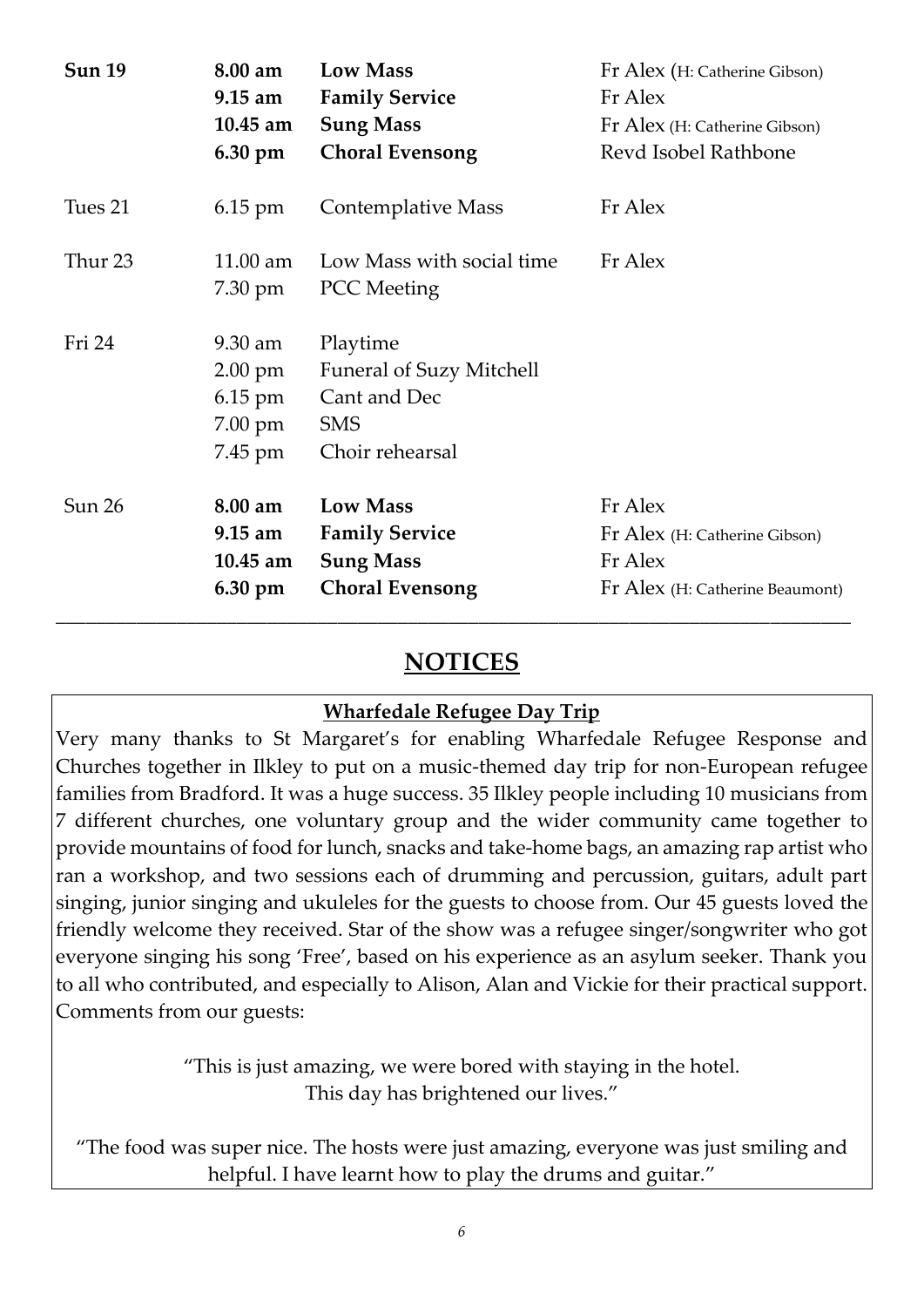#### **Civic Service for the Jubilee – Thank you from Fr Alex**

What a wonderful celebration we had on Sunday evening, which I'm sure will live long in all our memories. More than 250 people came to experience a feast of words and music in honour of HM The Queen. A great number expressed their delight with the service, and our welcome. We started planning this service in January, and so many people have given so much time and energy to putting it on. I would like to offer my heartfelt thanks to everyone who volunteered in any way to its organisation and delivery, from welcoming, to providing the beautiful flowers, to serving the refreshments, and everything else.

Particular thanks must go to Vickie, our Parish Administrator, who went above and beyond in getting it all together; and of course Christopher and our splendid musicians, who were simply stunning!

I'm very proud to be part of such a super group of people in this church.

The collection raised £886.35 to be split between the three charities.

The Deputy Lieutenant and the Mayor have both written with words of thanks.

#### **From the Deputy Lieutenant:**

"I just wanted to send a note of thanks for the invitation to what was a wonderful celebration service yesterday. Fr Alex was very welcoming, as was Bishop Toby and the Mayor Mark Stidworthy. A huge congratulations to everyone for putting on such a fabulous event. It was the perfect end to an incredible Platinum Jubilee weekend."

#### **From the Mayor:**

"The whole service was exceptional, from the quality and content of the order of service to the music, readings and homily, and just the whole turnout and ambience. Those who attended really experienced something worthy of such a historic occasion, and will have left with thoughts and memories to value into the future. I am so pleased that all of the planning and preparation was so worthwhile, and thank you all. Please pass on my thanks also to the teams of wardens, ushers, refreshment servers, musicians and flower arrangers, and everybody else involved in putting the service together."

#### **Christian Aid Week – Thank You!**

Thank you to everyone who gave generously to the retiring collection for Christian Aid in May and who donated through other means. In total, including the Gift Aid that can be reclaimed by Christian Aid, we raised £868.50 (nearly £200 more than last year).

Thank you to everyone who supported this month's organ recital which raised £38.75 for the Music Fund.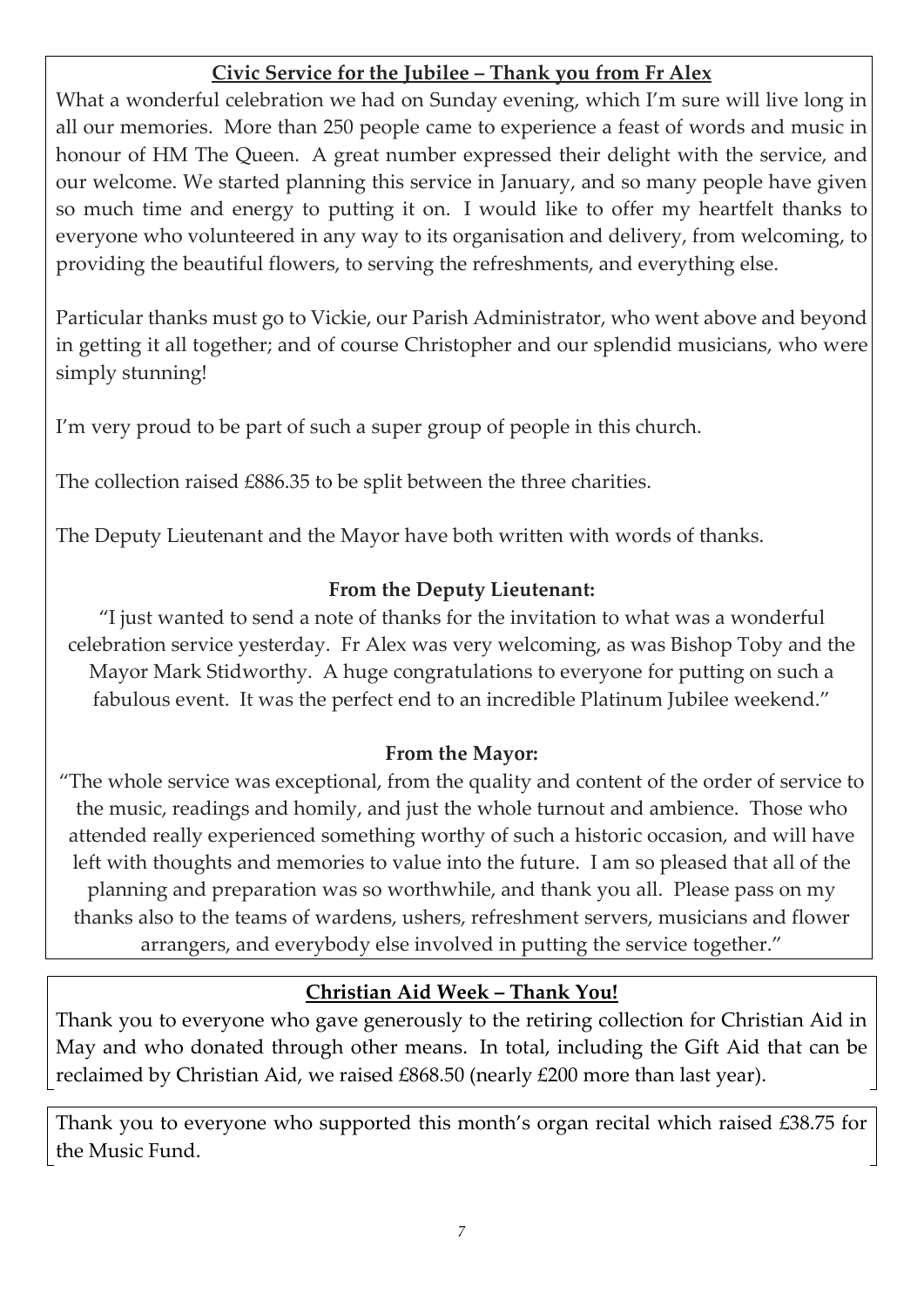#### **Christmas Tree Festival 2022 Volunteers Required!**

We can't wait to see the return of the Christmas Tree Festival. Taking place on 1<sup>st</sup> to 3 rd December we are now starting to plan this year's event. We have plenty of ideas and hope to bring in some new and fun ways to create or decorate a Christmas Tree – traditional and non traditional creations all welcome. This year we will be encouraging local businesses as well as charities to take part. It promises to be a celebration for the whole community of this joyous time of year. If you would like to join us in the planning and delivery of this year's festival contact Vickie at [stmargaretschurchpa@gmail.com.](mailto:stmargaretschurchpa@gmail.com)

## **Lunch Club Thursday, June 16th at 12.30 pm**

The next lunch club takes place on Thursday, June  $16<sup>th</sup>$ . The cost will be £7.00 for the meal and  $£2.00$  for a glass of wine. Tickets will be on sale on Sunday, June  $12<sup>th</sup>$  or people can call Sandy on 01943 603222 to book a place. There will be 42 places on a first come, first serve basis. Arrivals from 12.00 pm with lunch served at 12.30 pm.

Our Churchwarden, Alison Stretton, is "sworn in" for the year ahead at the Archdeacon's Visitation at All Saints', Ilkley on Tuesday, June 21st at 7.00 pm. Our clergy also attend. Any members of St Margaret's are also very welcome to attend the service.

The funeral of Suzy Mitchell takes place in church on Friday, June 24<sup>th</sup> at 2.00 pm.

# **DIARY DATES**

#### **The Feast of Corpus Christi Thursday 16 June**

7.45 am Morning Prayer

11.00 am Low Mass

5.15 pm Evening Prayer

7.30 pm Sung Mass and Exposition of the Blessed Sacrament

*(Guest preacher: Fr Kenneth Crawford)*

Join us for this great thanksgiving for the gift of the Eucharist, the Feast of Corpus Christi ('the Body of Christ'). Sung Mass at 7.30 pm will include beautiful devotional hymns, and will conclude with a period of silent prayer before the Blessed Sacrament, with a special intention for peace in our world.

| <b>CONTACTS</b>                                               |              |                                            |                                |  |
|---------------------------------------------------------------|--------------|--------------------------------------------|--------------------------------|--|
| <b>All Church Matters:</b>                                    |              | Churchwarden: Alison Stretton 01943 430024 |                                |  |
| Baptisms, Weddings, Funerals, Confirmation, Personal matters: |              |                                            |                                |  |
| Fr Alex Crawford                                              | 01943 603647 | fatheralexcrawford@icloud.com              |                                |  |
| Pew sheets, services and Hall Bookings:                       |              | The Parish Administrator                   |                                |  |
| Tuesday and Thursday at the Parish Hall office                |              | 9.15 am -12 noon. Tel: 01943 607015        |                                |  |
| Or by email Monday - Friday: stmargaretschurchpa@gmail.com    |              |                                            | Website: stmargaretsilkley.org |  |